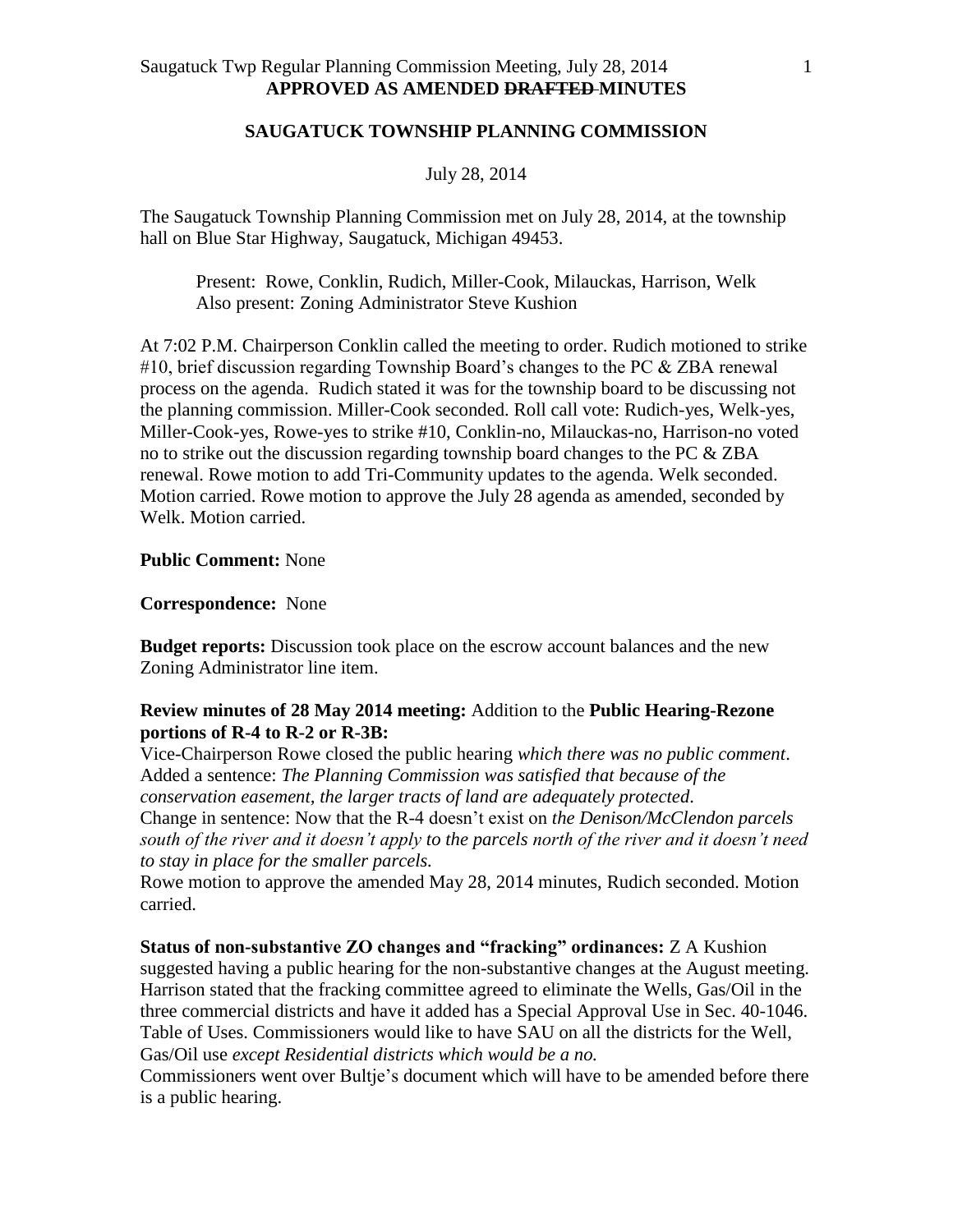## Saugatuck Twp Regular Planning Commission Meeting, July 28, 2014 **APPROVED AS AMENDED DRAFTED MINUTES**

Rowe motion to consult Bultje regarding Sec. 40-1046 Well, Gas/Oil that all districts could be changed to SAU. Miller-Cook seconded. Motion carried. Rowe motion to bring the non-substantive ZO changes from Bultje's document for a public hearing in August. Rudich seconded. Motion carried.

**Carried discussion regarding reverting part of Industrial Zone to Agricultural or Residential Zone:** John Hagerty, 6369 Old Allegan Rd stated that Old Allegan Rd should be reverted Industrial Zone to Residential or Agriculture.

Kushion stated that the Master Plan is basically a guideline to follow and should not have to be amended because of rezoning a district. But to mention it in the Master Plan that the zone needed a change.

Milauckas suggested that we have a public hearing before the commissioners make changes. Commissioners suggested having the public hearing in September. Commissioners suggested ZA Kushion to look at the parcels in that area and see what the uses are. Kushion stated he would try to bring something to the PC in August.

**Break:** 8:30-8:35

**Brief discussion regarding current sign ordinance, with new Z.A:** Z.A. Kushion stated he was taking inventory of the signs along the Blue Star Corridor.

**Tri-Community:** Meeting was cancelled and rescheduled for tomorrow, July 29. Pam Aaldrink will be doing the circulating of the packets. City of Douglas is working on their own master plan but will integrate with the township and the City of Saugatuck.

**PC Seat nominations and elections:** Welk motion to reelect the current officers, Conklin, Chairperson, Rowe, Vice-chairperson, Miller-Cook, Secretary. Harrison seconded. Motion carried.

**Township Board Updates with Mr. Rudich and Planning Commission Comments:**  Rudich stated that the board will be discussing a single trash hauler for the township and said that an ordinance would have to be put in place if past.

Meeting adjourned at 8:58 P.M. The next regular meeting is August 25, 2014.

\_\_\_\_\_\_\_\_\_\_\_\_\_\_\_\_\_\_\_\_\_\_\_\_\_\_\_\_\_ Lori Babinski, Recording Secretary

# **MOTIONS**

- 1. Motion by Rudich/Miller-Cook to strike out #10 on the agenda, Brief discussion regarding Township Board's changes to the PC & ZBA renewal process. Motion carried 4-3.
- 2. Motion by Rowe/Welk to replace item #10 with Tri-Community. Motion carried.